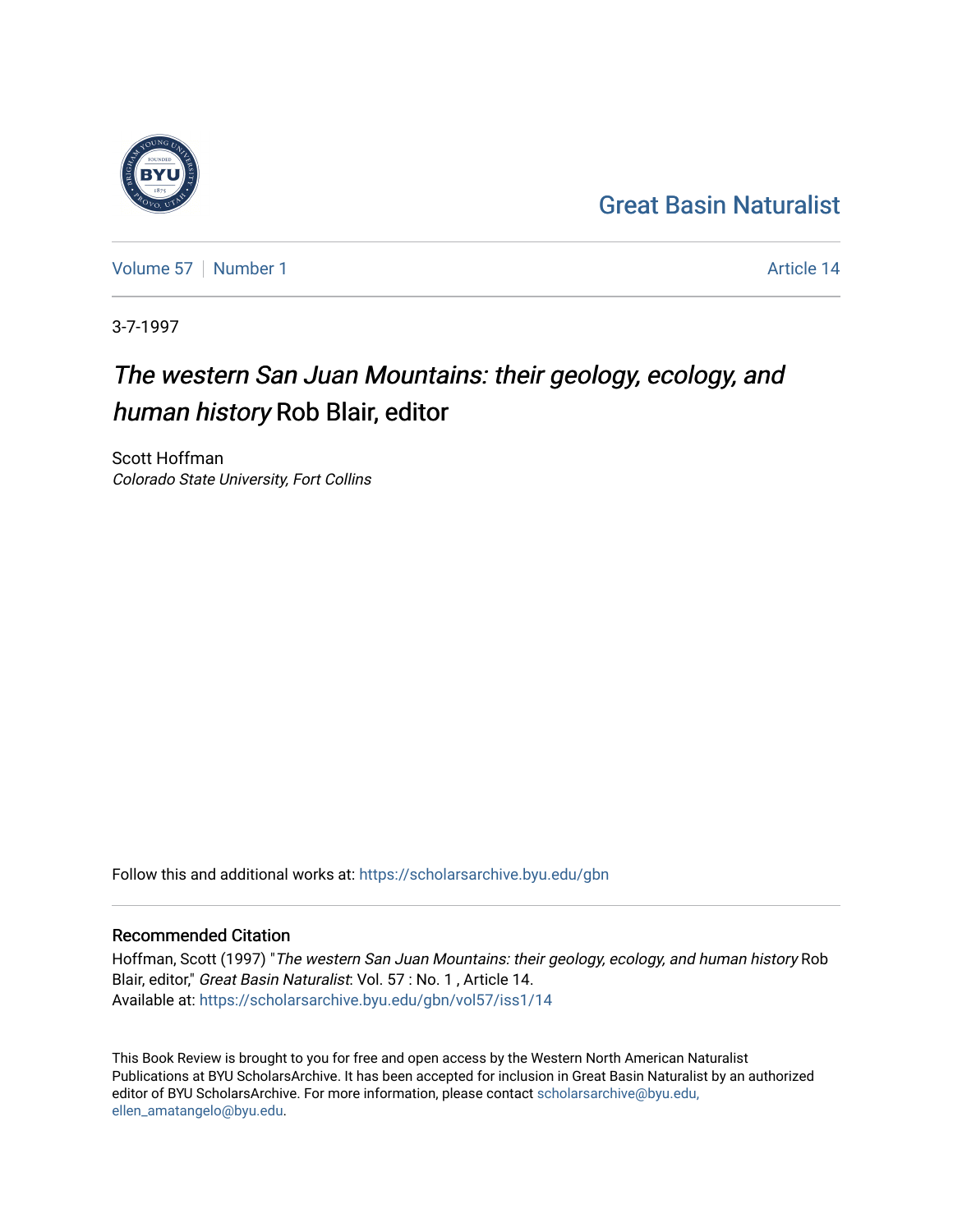Great Basin Naturalist 57(1), © 1997, pp. 88-89

## BOOK REVIEW

The Western San Juan Mountains: Their Geology, Ecology, and Human History. Rob Blair, managing editor. University Press of Colorado, Niwot, CO. 1996. 406 pp. \$39.95, cloth; \$22.95, paper.

*The Westem San Juan Mountains: Their Geology, Ecology, and Human History* is a multiauthored book that explores 4 aspects of the western San Juan region: the physical environment, biological communities, human history, and interesting points along the San Juan Skyway. The San Juan Skyway, a national scenic byway, forms a loop through the western San Juan Mountains of southwestern Colorado from Ridgeway through Dolores, Durango, and Silverton, and then back to its origin. The skyway straddles 2 major physiographic provinces, the Colorado Plateau and the southern Rocky Mountains. It contains a diverse geologic background and encompasses 6 major vegetation zones, from the desertlike shrub-steppe region of the Colorado Plateau to alpioe areas on the highest peaks of the San Juan Mountains. Part I, "Physical Environment along the San Juan Skyway," which is well written and detailed, is divided into several chapters. Chapter 2, "Paleotectonic History," explores plate tectonics and has a detailed map of recent earthquake epicenters in the vicinity. The subsequent chapter analyzes Precambrian strata, which form the highest peaks in the area. In Chapter 4, "Paleozoic History," the author shows that by careful study of the composition of rocks, physical features, and fossils in the region, geologists can (1) determine the environments under which they were formed and (2) build a geologic history of the area. The author contends that many of the strata in this region formed over millions of years from deposits of various shallow seas and adjacent mountain ranges. Chapters 5 and 6 consider Mesozoic and early Cenozoic history and volcanic rocks. The next 2 chapters give a concise overview of the ore deposits, minerals, and energy resourees



that have drawn people to this area since the discovery of mineral sites by the Spanish in the early 1700s. The last chapter in Part I describes the always variable and sometimes severe weather across the region.

The book's editor, Rob Blair, points out that this book is targeted for the amateur naturalist and historian and maintains that if the authors wrote about complex topics in simple terms, much of what they said would be incomplete. In other words, this book, especially Part I, was not written for the casual reader. I found myself referring to the glossary (which is very comprehensive) many times in the course of reading. Although the text in Part I is concise, many maps and diagrams are difficult to decipher.

Part II, "Biological Communities along the San Juan Skyway," is divided into chapters based on broad ecological plant communities. Although easier to read than Part I, this section is not as detailed. Chapter 10, "Ecological Patterns," discusses physical and biological factors that limit species survival to specific habitats. It also has interesting anecdotes about the area's flora and fauna. Although well written, the book is sometimes inaccurate. In Chapter 10, for example, the authors assert that pika and White-tailed Ptarmigan are the only remaining faunal inhabitants in the area from the ice ages. In fact, many invertebrates have survived as well, including the endangered butterfly, Uncompahgre fritillary *(Boloria aemenema),* which is thought to have inhabited vast areas during glacial periods and is now relegated to high mountain glacial habitats. Chapter 11 explores the semiarid foothills and valleys of the region, which include the low-elevation shrub-steppe community, pinion-juniper woodlands, mountain shrub community, and ponderosa pine-oak-Douglas-fir woodlands. Chapter 12 discusses the higher elevation mountain communities from mixed conifer and sprucefir forests to aspen forests, mountain meadows, and alpine areas. The preceding chapters in Part II are quite short and lack the depth